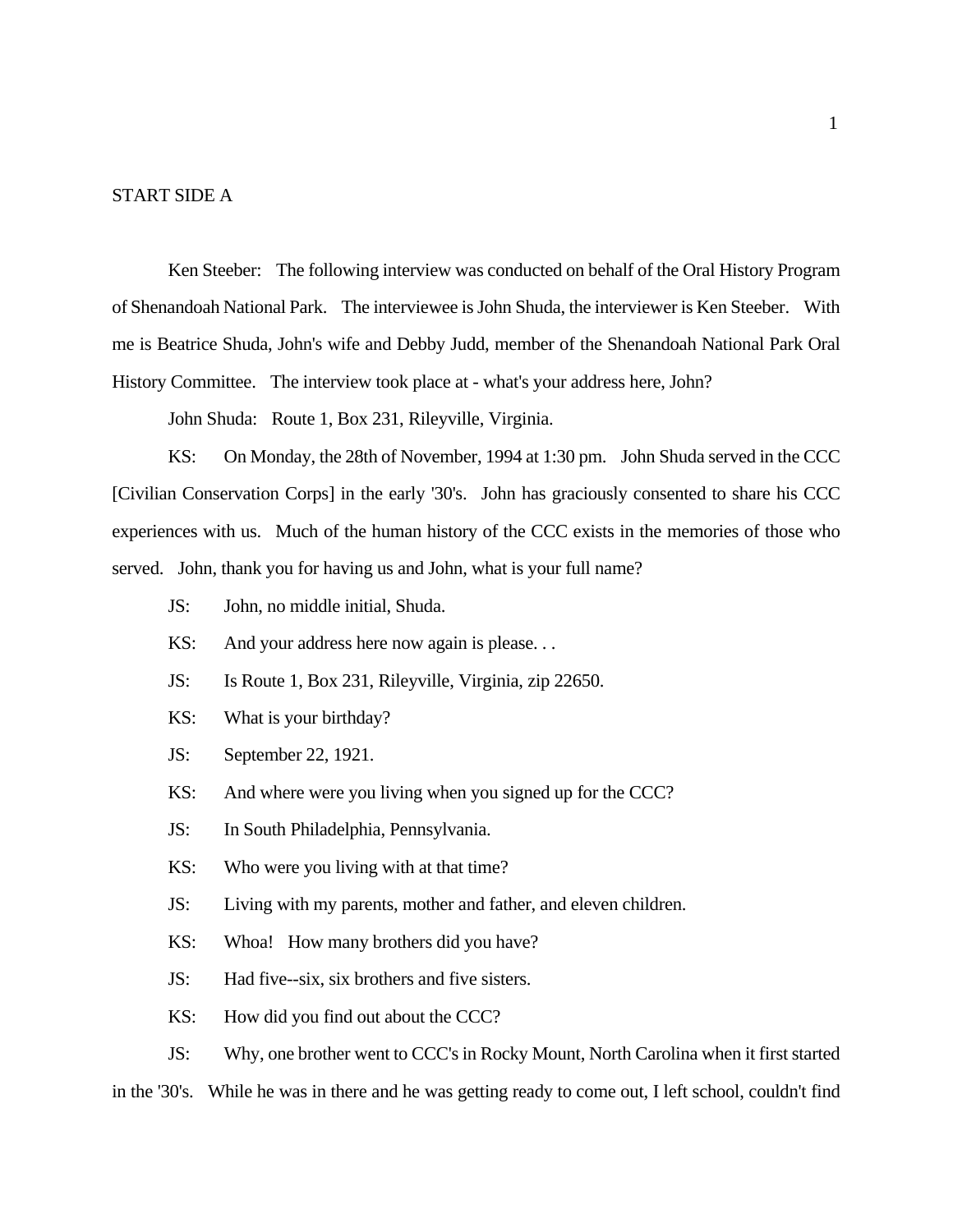no unemployment. Unemployment in those days was very hard to find. Daddy was only working three days a week. It was hard for anybody to get a job in those days. So I found out about CC's and I got my mother and she got the politician in South Philadelphia and got me into camp.

- KS: How old were you when you joined?
- JS: Sixteen years old.
- KS: Now that was under the age requirement, wasn't it?
- JS: Right.
- KS: Now why did you join?
- JS: I joined because I wanted to find work and get out of the city at the same time.
- KS: How long did you serve in the CCC's?
- JS: Five years. 1937 to 1942.
- KS: Now how many enlistments was that?

JS: Well, you only enlisted one year at a time. If you, you're a leader, or you get some kind of a trade or something like that, they like your work, they hold you over. I was held over for five times.

KS: What was the last year of school that you attended?

JS: Last school was eleventh grade, 1937, well the early part of '37. I left school and came right to CC's.

- KS: Now what camp were you assigned to?
- JS: I was at Camp 12, 1393, at Piney River.

KS: When you first came in the CCC's, what jobs were you assigned to?

JS: My first job when I came to CCC's was working on the banks. With a mattock, we trimmed off the banks after they blasted them open. We trimmed the rocks out and sloped the banks down so erosion wouldn't set in, and then plant grass, put boards, two by fours along it, tie it down with string with straw so it wouldn't erode and wash down. I done that for about six months. Then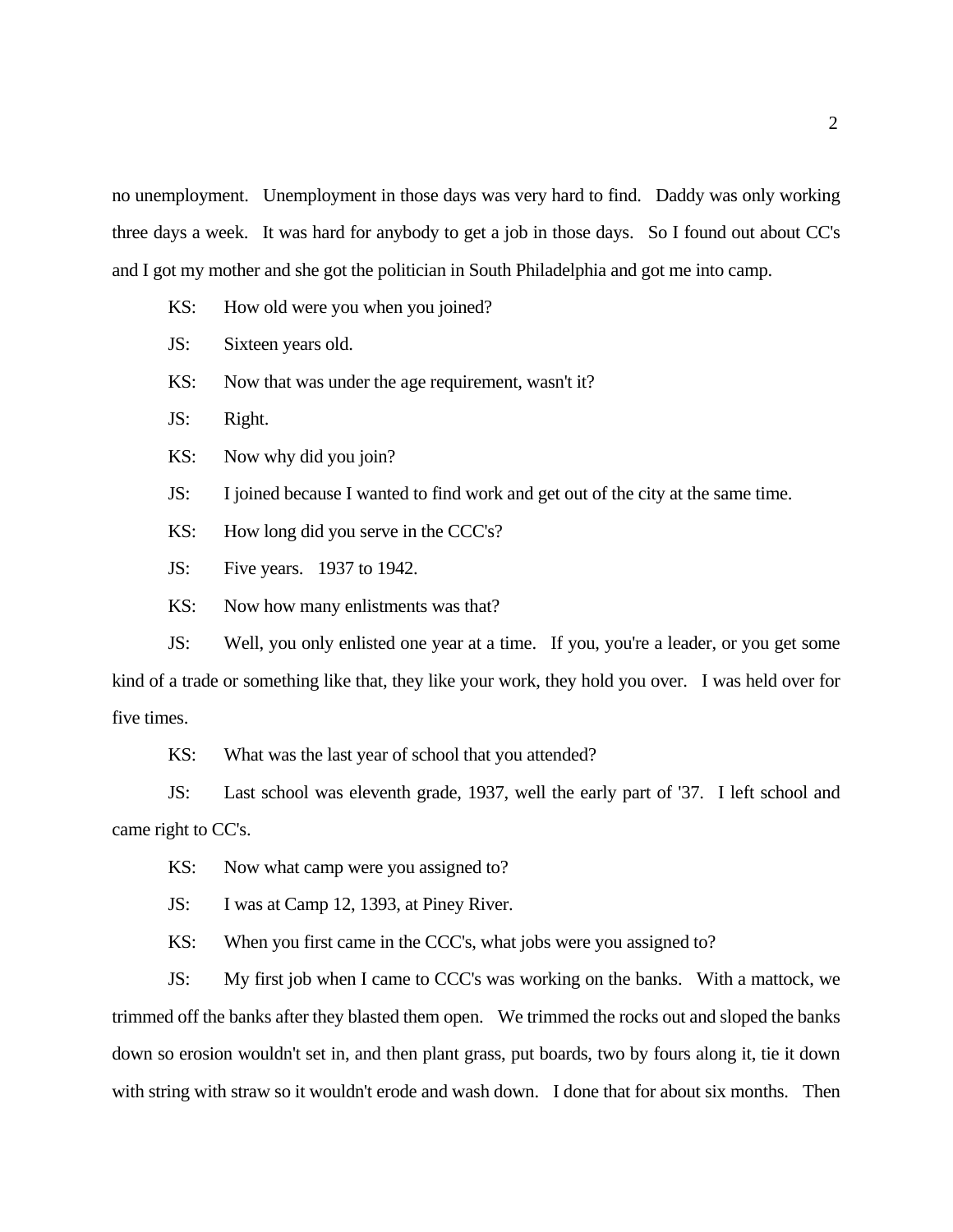after that, I was out in reveille getting ready for my job, the next job, and the mess sergeant needed a cook. He was short a cook, one of the cooks went home. Like I say, you was only allowed a year, so that cook went home. So this mess sergeant came down the line, and he looked at everybody and he finally looked at me twice and he says, "I think you can make a cook there, can't you, Shuda?" I said, "I don't think so, Mr. Vo--Mr. Vlkojan was his name, John Vlkojan. He lives in Luray and is still living. He was mess sergeant. I said, "No, Mr. Vlkojan," I says, "I don't believe I'd make a good cook." Finally he says, "You're my cook." So he told the first sergeant, and the first sergeant pulled me out and they sent me to school, cooking school, in New Cumberland, Pennsylvania. I learned to cook, and then I came back after my, after I passed cooking school I came back and cooked in the CCC's.

KS: In as much detail as you can, tell us about the daily camp routine. For example, what was wake-up time, what were your barrack duties, your eating times, and non-work responsibilities?

JS: Well, wake-up time was about 5:30. You had to make your bed up and everything, get ready for breakfast. Then you had breakfast and after breakfast you fell out for revellie. Then after revellie you went back and got ready for inspection. Every morning your barracks was inspected. Your bed had to be made and it had to be made good and stiff so when that lieutenant drops a quarter on that bed, she's got to hop up. If it don't hop up, then you re-make it. Just like the Army, but it isn't the Army. But the Army men are the one that run it. They were, they were officers from the Reserves, Army Reserve. They took care of us in the camp, far as the camp. Then the Forestry men took care of us on the work detail. And after that, you fell out for your job. You got one sandwich, one fruit, and a cup of coffee for your lunch.

KS: And dinner time was after your work assignment?

JS: And dinner, after your dinner time you worked some then you come in and you had supper after you worked all day out. You ate your lunch out in the field.

KS: Were there any disciplinary problems in camp?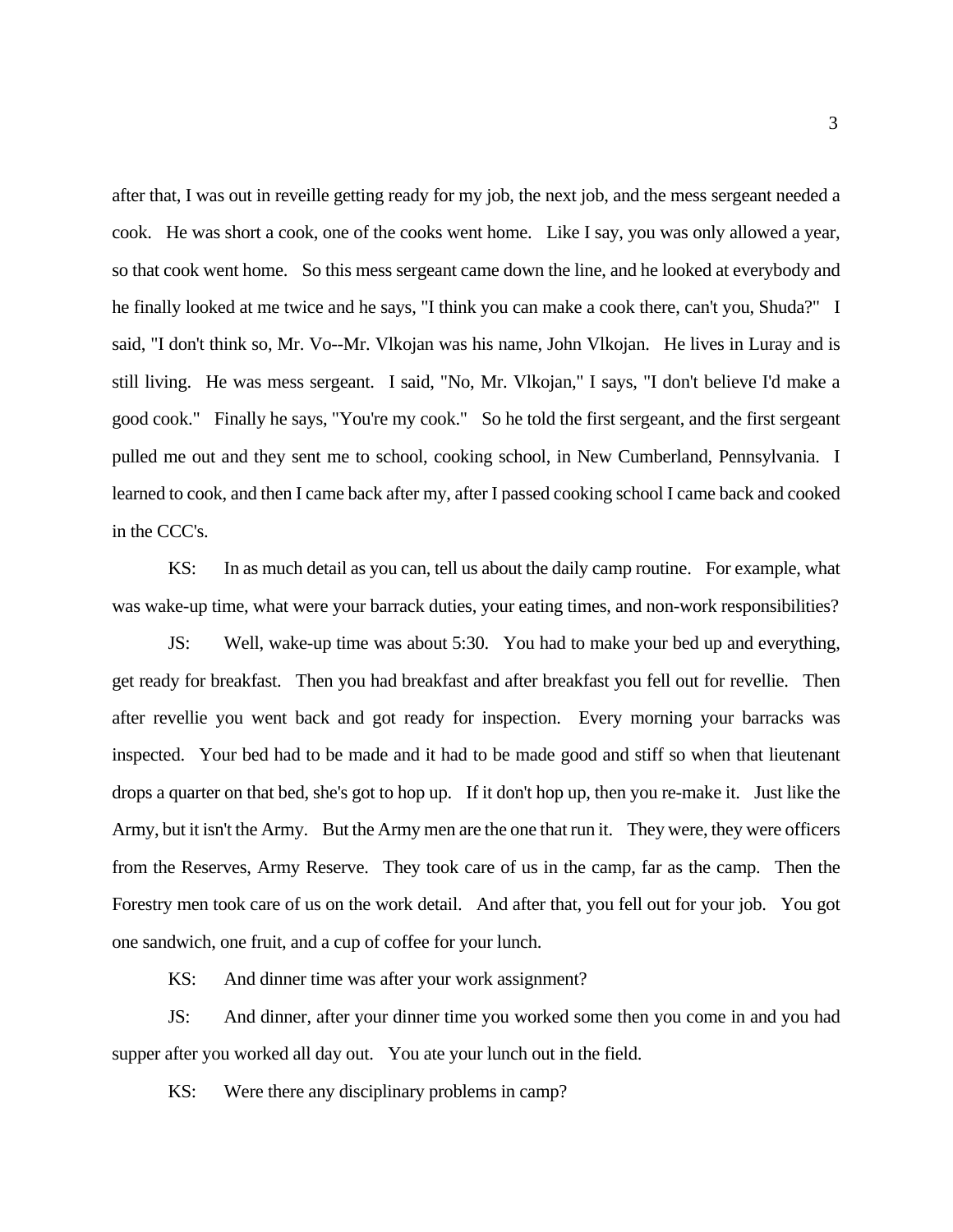JS: Very little. If you got too bad, and your disciplinary was too bad, they sent you home. They didn't have to contend with that, because this was a volunteer thing. You wasn't drafted, you wasn't forced into it, it was a volunteer corps, so they didn't put up with much foolishness. If you was lazy, and you wouldn't listen, you got your ticket home.

KS: Okay, I think you almost answered this question for me, but for the record, who prepared the food?

JS: Preparation of food was made by your cooks, but the menus was made--a master menu was made by the Labor Department. Labor Department was the one that took care of the Civilian Conservation Corps.

KS: How would you rate the food?

JS: Food was very good, it was very good, very excellent food.

KS: And what were some of the typical meals you would serve?

JS: Well, lot of times we'd have scrambled eggs, sometimes fried eggs for breakfast, scrambled, sometimes french toast, sometimes scrapple and eggs. Then you'd have oatmeal, hot oatmeal, cold cereal, coffee, milk, everybody got a half-pint of milk.

KS: Okay. How was laundry handled?

JS: Laundry was done on your own. You went up to the wash house and washed your own laundry.

KS: Now, who was responsible for the physical maintenance of the camp, like the doors, windows, stairs, walls . . .

JS: You had, we had maintenance men for that.

KS: Were they CCC men?

JS: They all, all, everything, everybody in the, that does this work is CC. Now, the maintenance men took care of all the repairs of the woodwork, doors and all. Then you had men with--night watchmen would take care of the fires at night. See, you had coal stoves, had a coal stove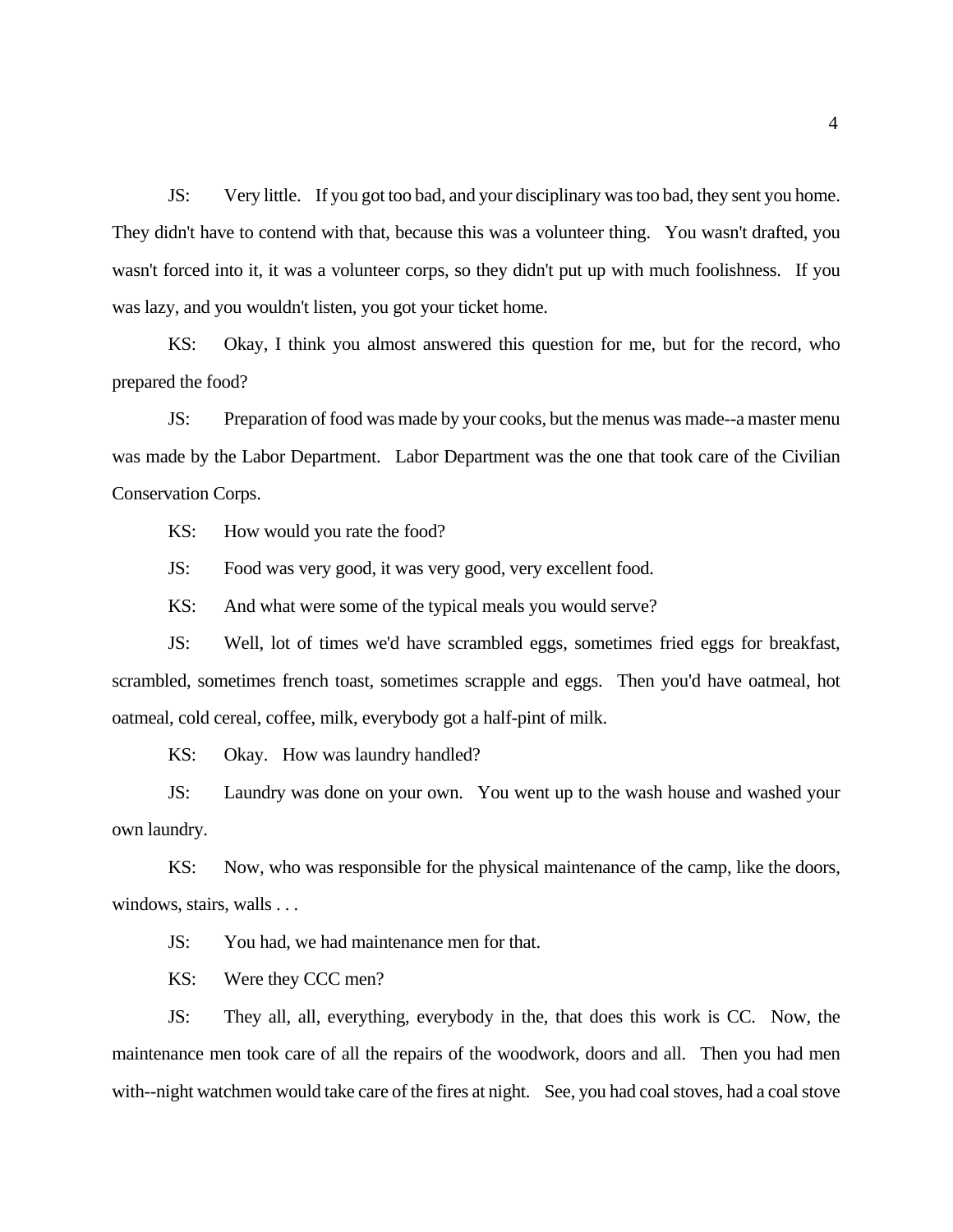in each barrack, plus they'd take care of the kitchen stove. We burnt coal all the way around.

KS: How about the cleanliness of the camp? Who was responsible for that?

JS: Each leader was--a leader was in charge of his barracks. He was in charge of his barracks to keep clean, so it was up to him to keep the men to keep it clean. The first sergeant was in charge of the whole camp far as keeping the outside clean and keeping the morale up, and keeping the maintenance of the buildings up. That was his job.

KS: Was there any rivalries between camps?

JS: No rivalries at all. Played ball against each other, went to church at different ones. Each church had a different Sunday for Mass or service. No rivalry at all.

KS: While we're on the church services, who conducted the church services?

JS: Well, we had a Catholic priest who'd come to one camp, certain time on Sunday. And then they had a Protestant minister and when the Protestant preached, they'd come, they'd send them downtown. There was no Catholic church in Luray at that time.

KS: Were they civilians then, the priests and the ministers?

JS: The priests were all Army men, reserve.

KS: Okay. And that goes for the Protestant men, too?

JS: No, Protestant men were civilians.

KS: What were some of the hardships of camp life?

JS: Hardships of camp life? [laughs] I can't really figure any hardship whatsoever. The best five years of my life was spent on that mountain.

KS: Did you attend any of the educational classes while you were in the CCC's?

JS: I attended some, I couldn't attend as much as I would like to. We had a good educational program. Mr. Yowell was our main man, he was in charge of it. And he had Mr. Heinz. And they had woodwork. They had all kind of movies and all, and film on all kind of work, all kind of skills. They had a library, eight, nine hundred, maybe more books. And very good educational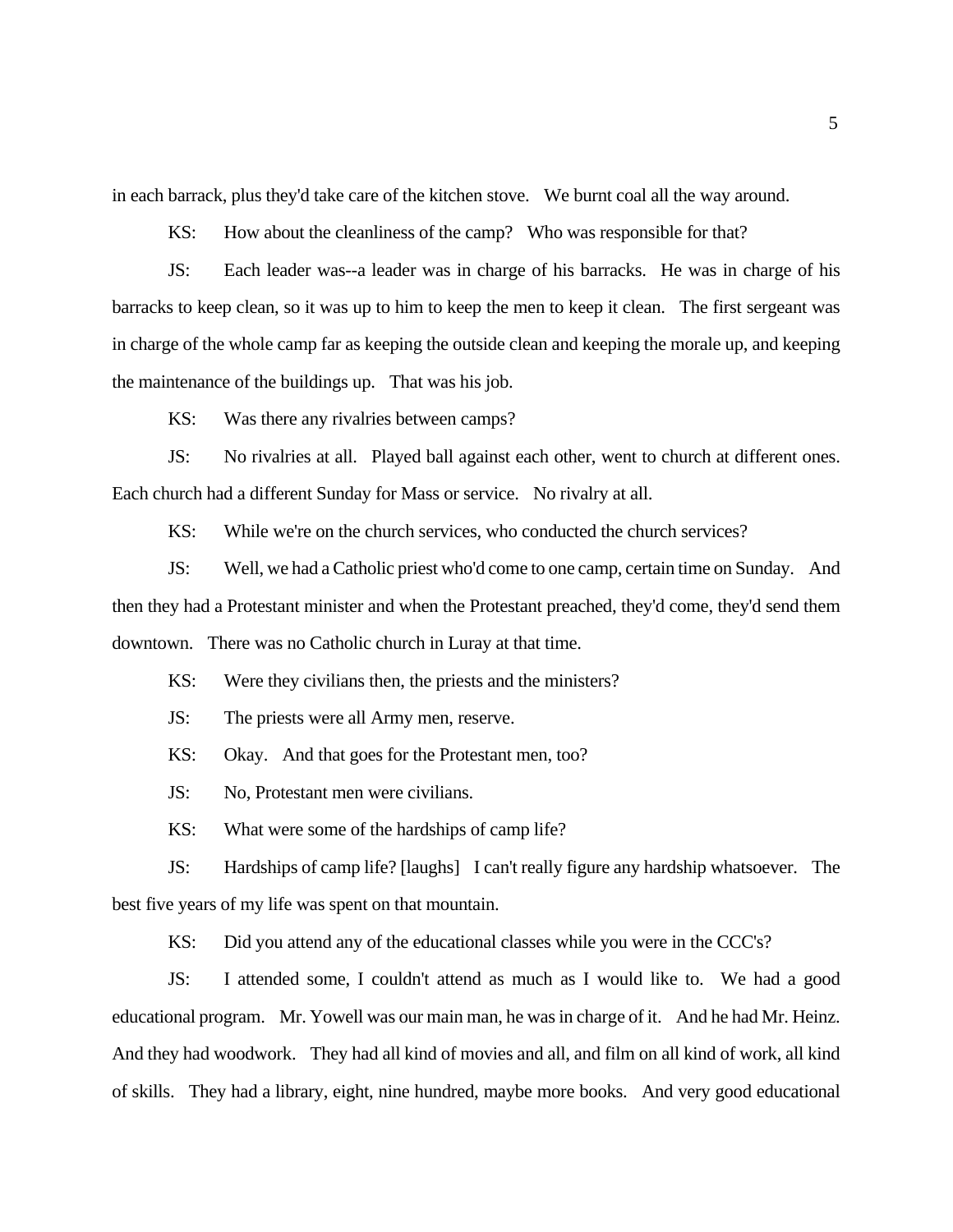building.

KS: What classes did you attend?

JS: I attended the classes on, well, I attended one there on--I always got the cookbooks out, tried to keep up as much with that. Then I done some work on English and all, I was a little lax on English at the time at school. So I took a little English with Mr. Yowell.

KS: Now what part of camp life did you enjoy the most?

JS: The most I liked about the camp life was being up there on the mountain, and when you got done your work, you was on your own. We had a PX, we went down and you shot pool, had a nickelodeon. Just the way you'd go out, you'd walk around, you'd go on the overlook. We used to walk up Hogback and talk to the tourists. It was just the best five years of my life!

KS: While you mention the tourists, were there many tourists while you were in CCC camp?

JS: Lot of tourists, more tourists than there has been since even when I worked there. At that time, it was just built, the Park was just built. And tourists were coming from all over the country. You could see license plates from New Mexico, everywhere, any part of the country. Some from Canada, foreign places. Then there's always people from Maryland; your hikers and all, come from Maryland, Pennsylvania. But it was a lot of tourists.

KS: Some of your personal experiences: do you remember what your first impression of the Park was?

JS: Well, when I got off the train in Luray, Virginia, we got off at the passenger station, all the trucks were there from each camp. There was five camps on the Skyline Drive. Camp 12, Camp 10, Camp 1, Camp 2, Camp 3. And each one had a truck down there to take your men to these camps. Well, we got on our truck, which was a stake body truck, seated about twenty-five men, something like that. We started up the mountain. As we started up the mountain, now this is 1937, late October, leaves were all--leaves were off the trees, and it was dismal. It was a foggy day, rainy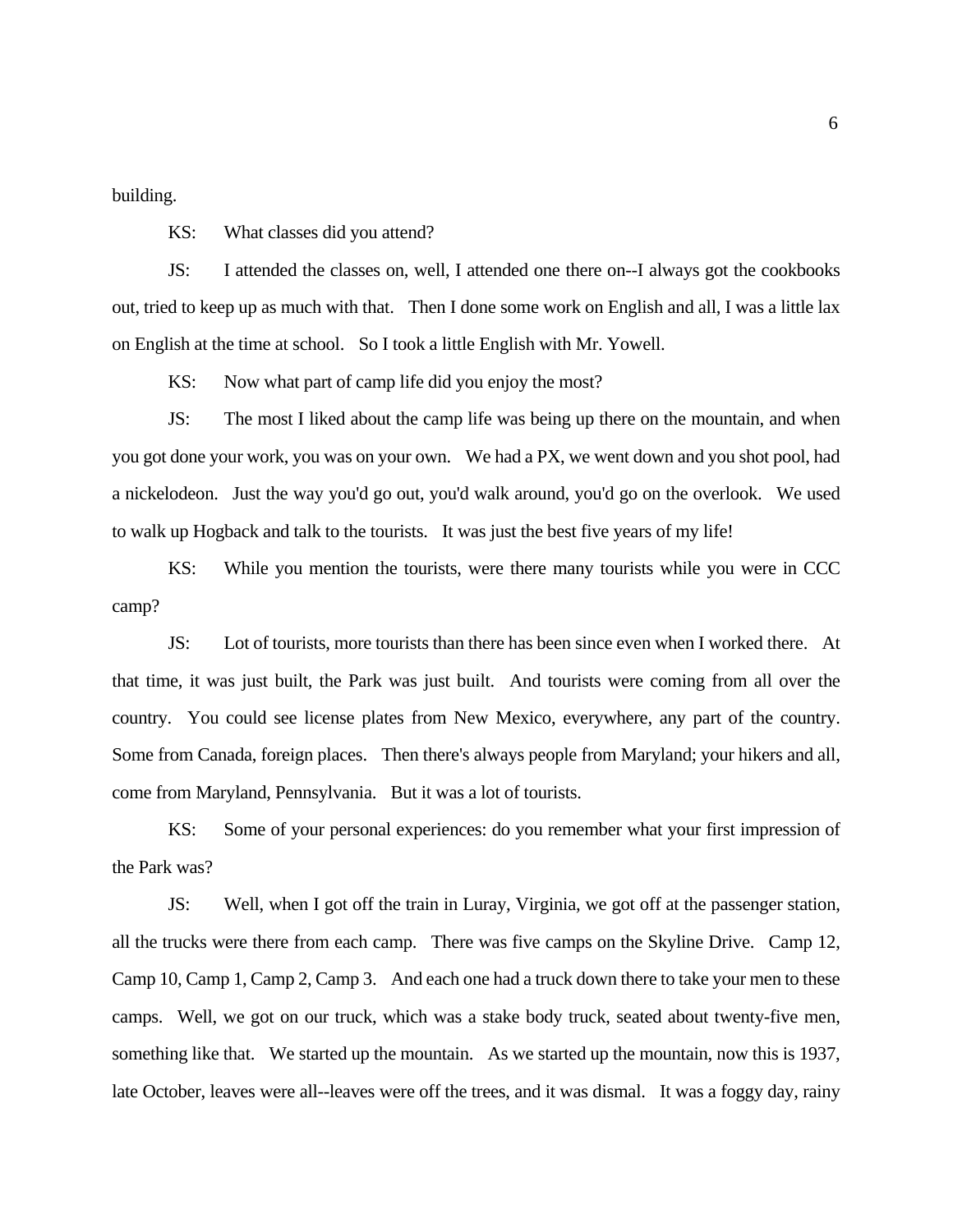day, and we started up the mountain. As we approached the mountain and started up, I told the boy sitting next to me--I happened to be sitting on the end, and the boy was sitting on the right side of me. And I told him, I said, "We're never going to get off this mountain." And I never did!

KS: Can you name one or two personalities from that time who really stand out in your mind? And why?

JS: Well, the lieutenant I liked very much, he was very good, Lieutenant Sheehan. There was another lieutenant, First Lieutenant from Georgia, he was a southerner. See, before we come in there, they were all southerners. Then after the--in '37, the southerners left, then we come in from Pennsylvania. New Jersey. Lieutenant Morris from Georgia, he was very good. He used to tease me about making grits, all he wanted was grits, grits, grits. He liked to eat grits. But Lieutenant Sheehan, and the officers, all the officers were very good. And even the men we worked with, men worked with, even the non-com's, all the mess sergeants, and all the non-com's and all, I just enjoyed the whole thing.

KS: Did you have any contact with any of the mountain residents?

JS: Yes, I did. A couple local people were in camp with us. They lived right here, one lived here in Rileyville, but he's dead and gone now. But Mr. Meadows, he lived up there. He used to come home every weekend from camp, take the fire road down Mathews Arm. There used to be a fire road there, instead of a camp, instead of a campground used to be a fire road. He'd take that fire road, come down over to Compton, to his homeplace. Then there was a Mr. Crispman, Mr. Stoneberger, they were all local men.

KS: They were in the CCC's--

JS: They were CC's but they had a skill. See, they were carpenters, so they kept them over.

KS: How about some of the people who lived in the mountains, did you have any contact with them?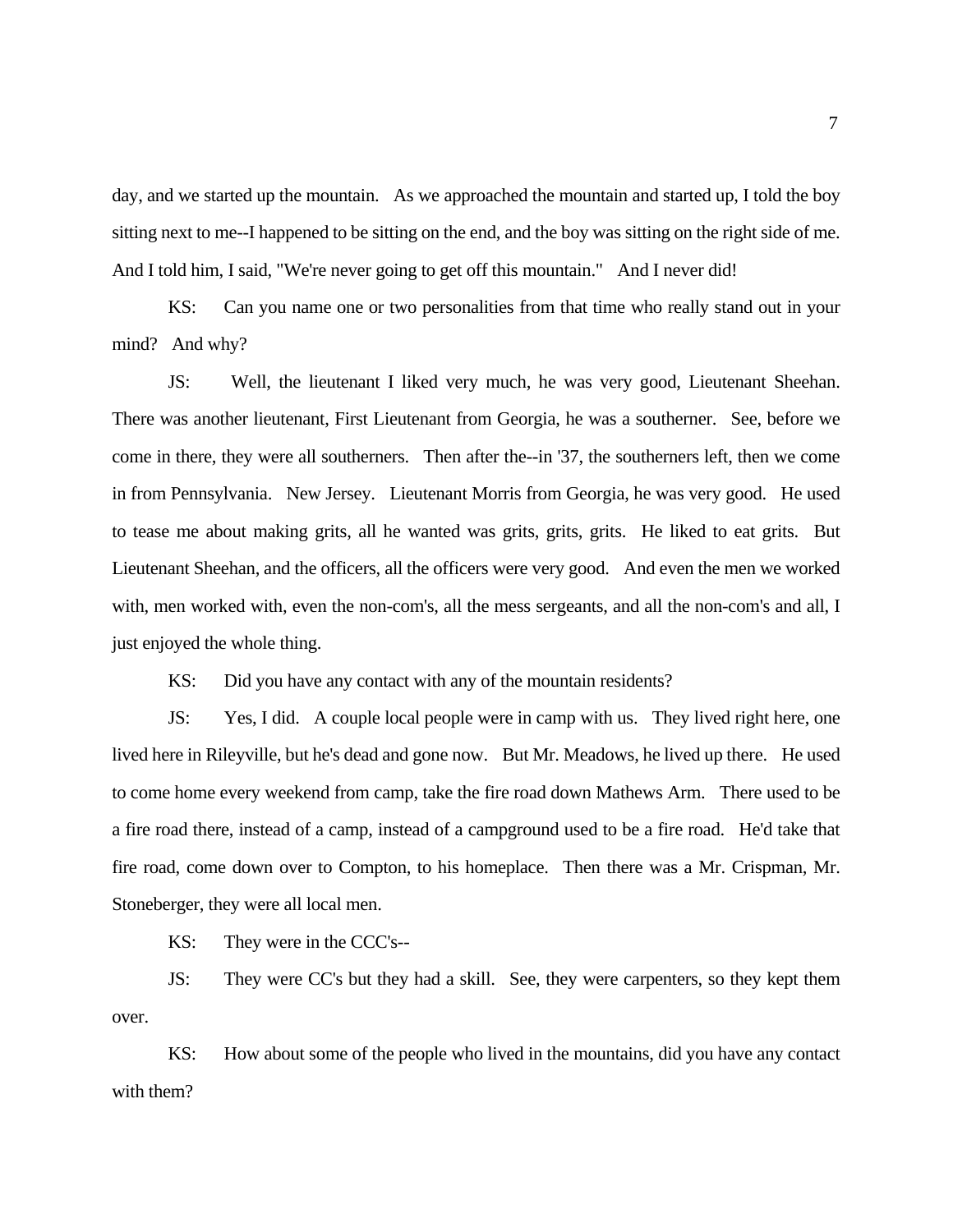JS: Never had any actual contact with them until after CC days and I moved to Luray and stayed here to live. Then I met a lot of them that were--they bought their property from them and they put them in what they called the Ida Homestead. That's where they home . . . they put their homes there; took them off the mountain, paid them for their mountain home, then they put them out here to Ida Homestead.

KS: What was your first impression, though, of mountain people; I'm sure you must have heard of them.

JS: Well, I think mountain people were very unique. They were good, they hard workers, they usually cut bark off the trees, and bring it in to Luray to tannery - that's how they made their living. Plus it took 'em almost all day to get to town sometimes, those back roads in the mountain in those days were just narrow roads. The mountain hadn't gotten built up good until they worked on it for Skyline Drive. Everything else was just little roads, not as many trees, foliage wasn't much, top of the mountain was just bare.

KS: Excellent. What do you remember about the animal life that was here?

JS: Animal life was very good. It was more snakes than they are now. People has taken a lot of snakes off the mountain. They go out at night and hunt them up and make belts out of their hides which was not right and I never did think it was right, but nothing you can do about it. But used to be a lot of rattlesnakes. Right there that little peak at Piney River used to be called--it's still called Rattlesnake Point Overlook. It's a little peak there. That used to be bare, just rocks. You go up there and you could find rattlesnakes sitting on those rocks in the hot sun, when it's real hot.

KS: Now were there any camp pets, did people keep pets?

JS: No, we didn't, we didn't keep no pets at all. We got plenty of pets from the valley and . . . the bear, the bear would get in our garbage cans. I'd go out and take garbage out to the garbage cans or trash and you go out there, see a bear rooting right in the cans many a time.

KS: How about deer? Were there many deer in the Park?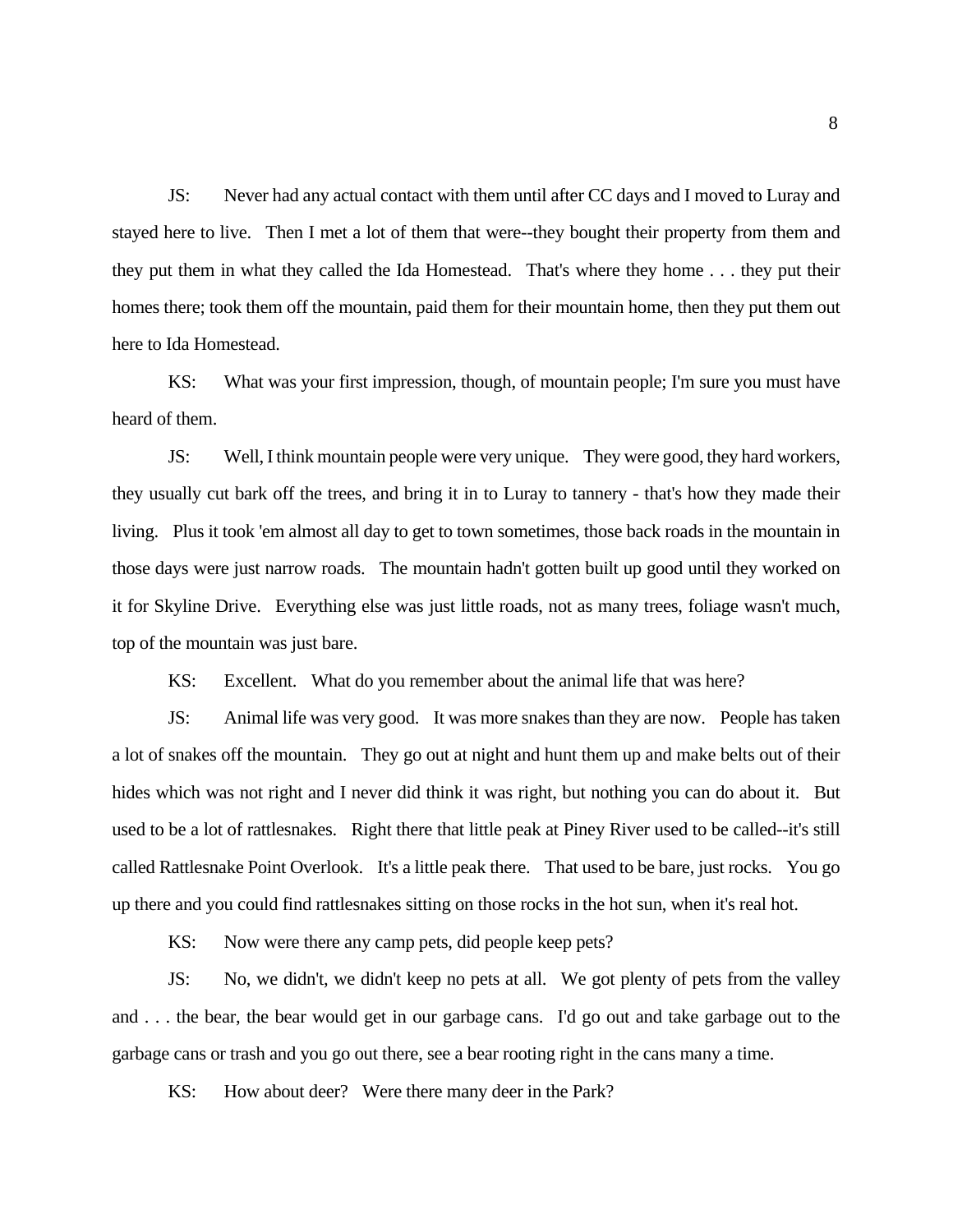JS: Lotta deer, yes sir.

KS: Other animals? Squirrels ...

JS: Squirrels. I'd even seen possum, even seen, uh, . . . got me now.

Beatrice Shuda: Bear.

JS: Huh?

KS: Probably raccoons?

JS: Raccoons.

KS: Would you say there were, there were a lot of animals or not very many?

JS: Lot of animals.

KS: Lot of animals?

JS: Yeah, there was a lot of.

KS: How would you describe the variety of plant life in the Park when you got here? You mentioned that the trees on top of the mountains were bare.

JS: Yeah, wasn't many plants. Most plants we'd find would be down in the lower part of the mountain, the boundaries would be your mostly--where most of your blackberries and stuff like that. Far as on top of the mountain, you wouldn't see much, that was bare. But when you got down in the mountain where the people lived down in there, they had cemeteries down there. You can go through there and find the cemetery with people buried there. But they had a lot of, lot of flowers and wildflowers, stuff all through there.

KS: What was the top of the mountains used for, that it, you know, didn't have any vegetation?

JS: Well, it was just that it was always just bare, I don't know what they ever used it for, just traveled up, maybe cut trees out, and cut the barks down. Instead of cutting down about where they lived, they'd go up top and cut the top off.

KS: If you visited the park recently, how does it compare to your first visit?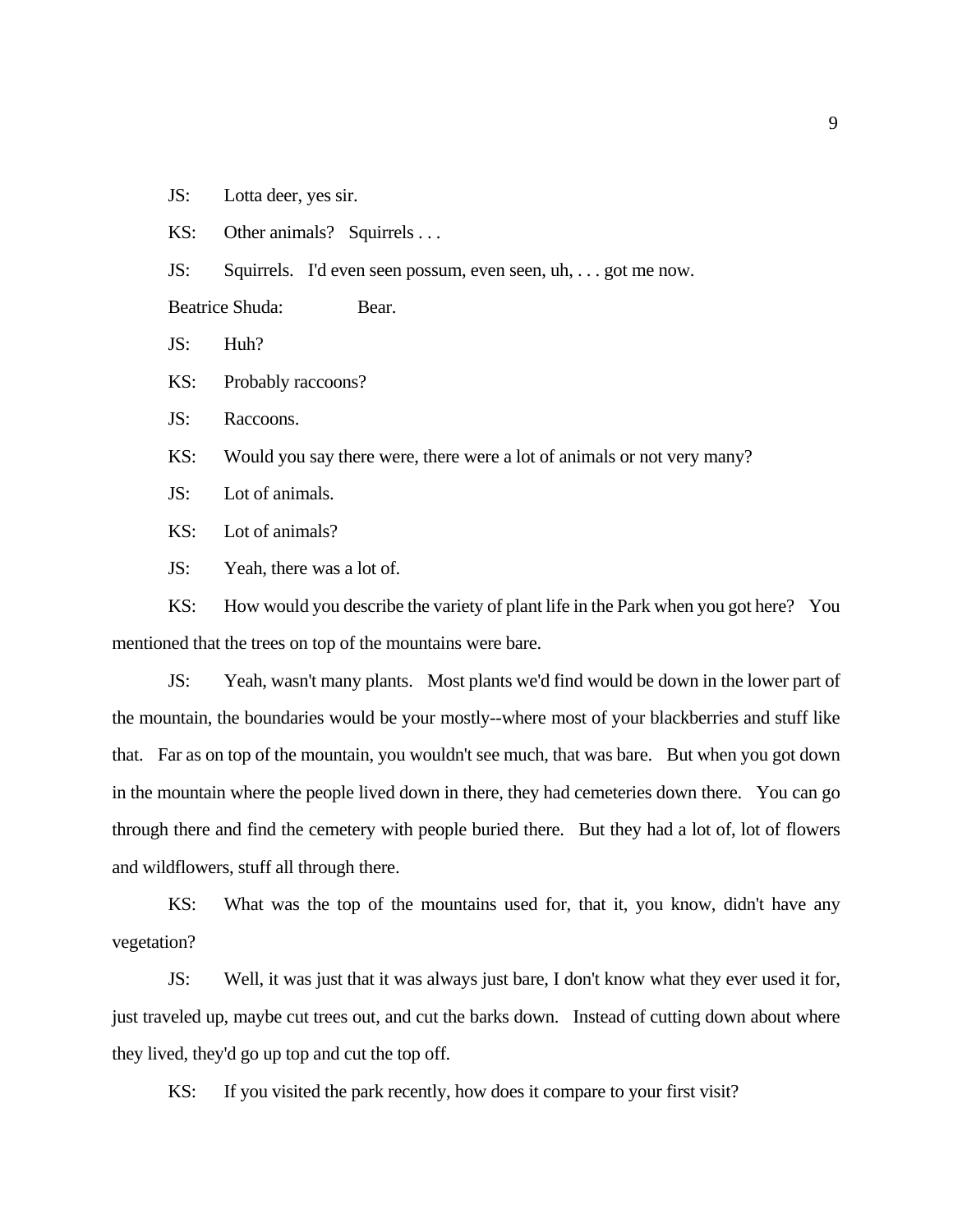JS: Mmm! Put me on the spot! [laughter] The Park right now, it don't look as pretty as it did in our day, CC days and the days I worked there. I think they've let it grow up too much now. The parks were made especially to be for people to go to visit, to see the scenery, picnic, to go on the overlooks and look over the vistas, and to go up there and have picnics, enjoy themself. We kept it trimmed down, kept it nice. Kept the fireplaces cleaned out and everything so they can have fire to cook their hotdogs and hamburgers . . .

KS: This is at the picnic grounds?

JS: . . .which I and my family have done. Yeah, picnic grounds always had them. That's what the Park was really meant for, the working people. The working people can't go to Las Vegas or Bermuda and far away. They have to use--the local working man has to use the Park for his vacation. Go up there and camp a week, couple days. Go out hiking. Love nature, you love nature, you want to hike in the woods. There's a place. You take AT trail [Appalachian Trail], runs from all the way to Maine to Georgia . . . and you got it all, you can walk the whole distance if you want.

KS: Did you have a lot of hikers while you were in the Park?

JS: Very much. Met a lot of them on the road. Some of them were women. Had extra shoes, stockings on their packs. Even women alone, walking that trail from Maine to Georgia.

KS: What was the weather like when you were in the Park?

JS: Weather at that time was right bad. We had--used to have snow up there from the last of October to about the first of May. From the frost line up--the top, what I'm talking about, the top of the mountain. That used to stay on there all winter long. It wouldn't melt away 'til about the first of May, last of April.

KS: Did the boys have any work duties during this period of time?

JS: When it's real snowy and you can't get out, you don't. But if it's not too bad, you go out and cut dead trees and all. But not--you didn't have electric saws, you had two hand saws. You had to go out and cut out and do work like that. But when it's real bad, all you do is stay in your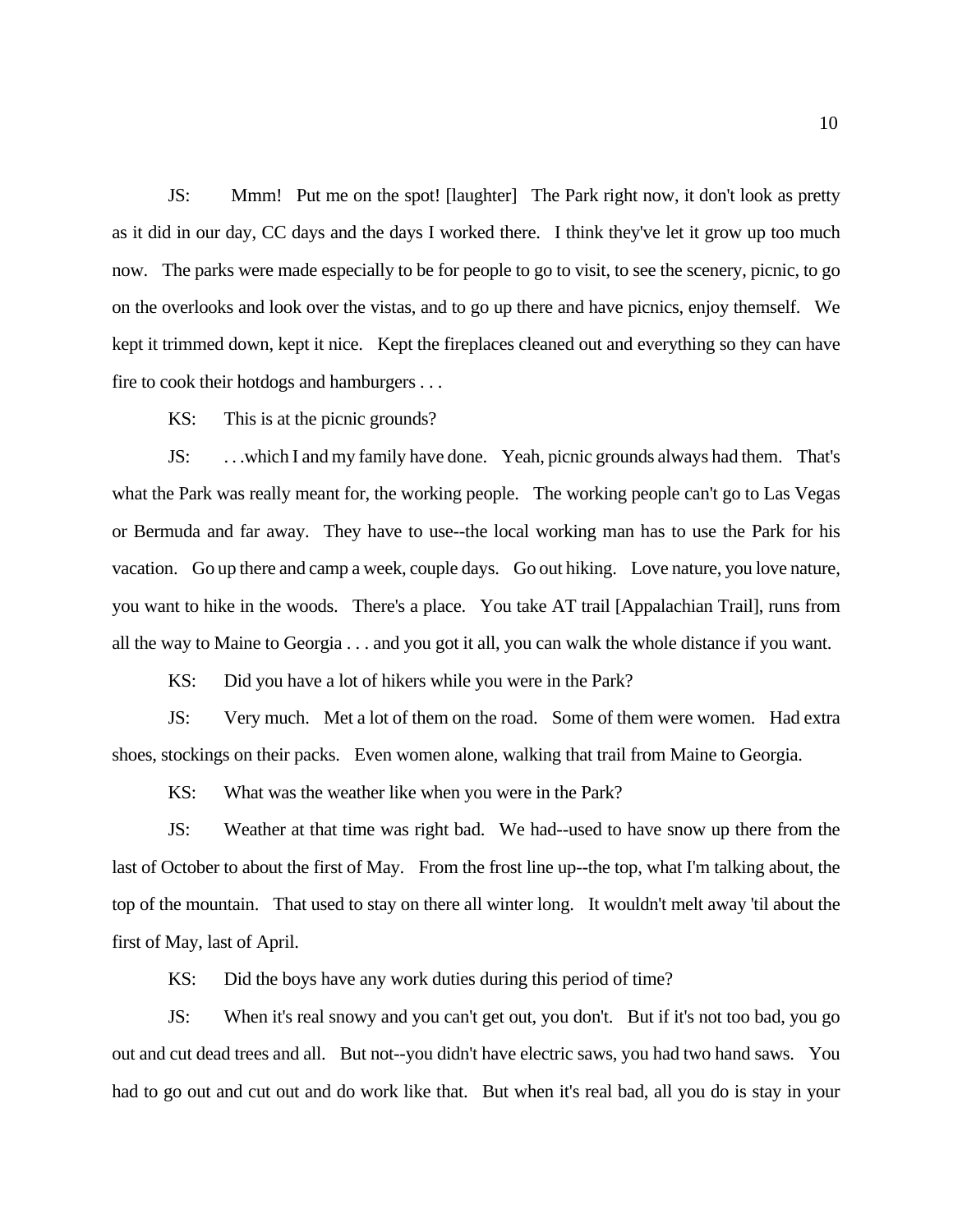barracks, clean up your barracks and do detail work around the camp. Then you have dinner in camp at that time.

KS: Did they give a lot of furloughs during the wintertime for people to go home?

JS: Not much furloughs, it had to be emergency furlough. You're only there for one year. But you had every weekend you can get off and go to town. You have Luray and we had Front Royal. We had two towns we go into. You go on Friday night, Saturday night, and Sunday night. You had to be back Monday morning for reveille.

KS: Okay. What I'd like to do now is talk a little bit about, since you just touched on it, a little bit about recreation. What recreation opportunities were available at the camp?

JS: Well, we had pool tables, and we had, play checkers, inside--lot of inside games. Then we played--we had a ball, baseball team, had a ballfield. We built our ballfield ourself. We didn't have no electric, no equipment. We couldn't handle shovels, bulldozer, stuff like that. The only thing we could drive was a truck, 'cause we were young, we wasn't old, old enough to handle all big equipment. Local people done that. So all the rocks we got out to make the ballfield we had to do with iron, with regular iron bars. So we made a ballfield, and we had a ballfield, played ball. Then there's . . . but like I say, a lot of time went out and just took a walk through the mountains.

KS: Now, did you play on any of the sport teams?

JS: Played baseball. I caught. Was catcher.

KS: What other teams did you play?

JS: We played other camps. We played Camp Roosevelt. Camp Roosevelt was the first CC camp ever built, over here on the Fort Valley Road. We played them, and every time we'd go over and play them, they'd feed us for supper. We'd go over and play in the Sunday evening, they'd give us supper. Then we'd played each one of the camps on the mountain. Just took turns playing each camp. Then we came down and played the Luray team, men team in Luray. That was a bunch of, just ( ) bunch of local men had a team behind the old funeral parlor there, they call the Ford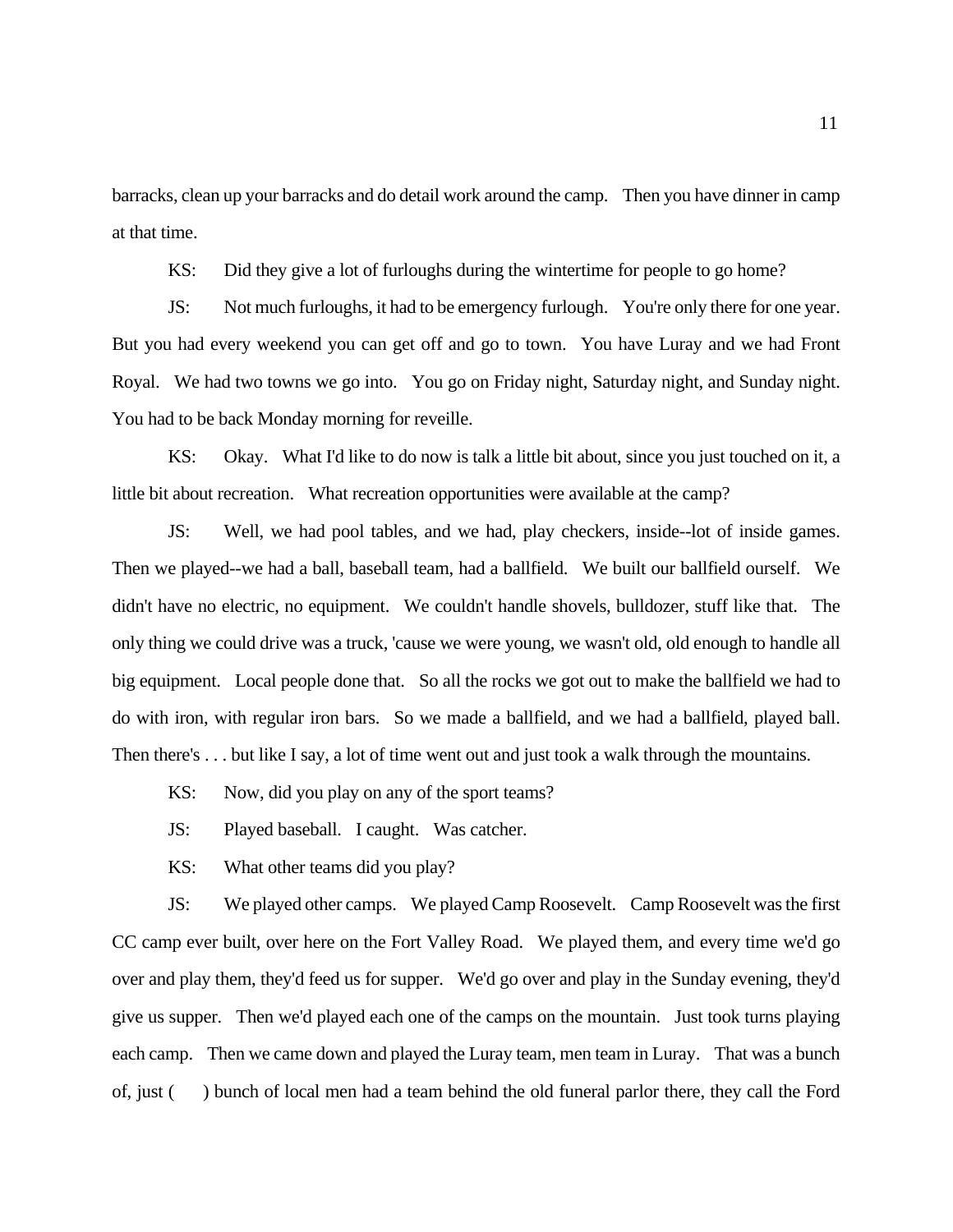Avenue. We used to play back in there. Then we come down and played the girl's softball. Used to come down and play--Hap Heiser used to be the athletic director down here. We played them softball. Any recreation we could get, we got. And we got plenty of it.

KS: Well, I guess a question now is how good were their teams, in your opinion?

JS: Very good, mediocre for just local teams. I mean, wasn't no professional. But we had good games, very good games, good umpiring, and . . . good, good, good performance. There wasn't no, no bickering, no fighting. Very good.

KS: Did you have many spectators at these games?

JS: Oh, yes, plenty of spectators.

KS: Lot of the boys?

JS: Boys, and then local people would come to the local games. Then up in the camps, the camp boys would all come.

KS: Now, what other games did the enrollees engage in? Like checkers, or chess, or like that?

JS: Checkers, they played checkers mostly. Checkers and they had ping pong. Then you had, like I said, shooting pool. And games like horseshoes, they had horseshoes outside.

KS: Now, did you date any of the local girls?

JS: Yes, I did. [laughter from Beatrice Shuda] I dated one in Luray and one in Front Royal. When I went to Front Royal, I would take her out. Then when I went to Luray, I would take this other one out. But in Front Royal we had too much competition. There was one girl for every six men. The reason why, there was a remount station in Front Royal which was a cadre of soldiers. They were horse soldiers, a cavalry. They would come to town and we would come to town and there was five men to every girl. You had to run to get one.

KS: What was a typical date like?

JS: Well, you went to the movies, or you went roller skating. Had roller skating in Front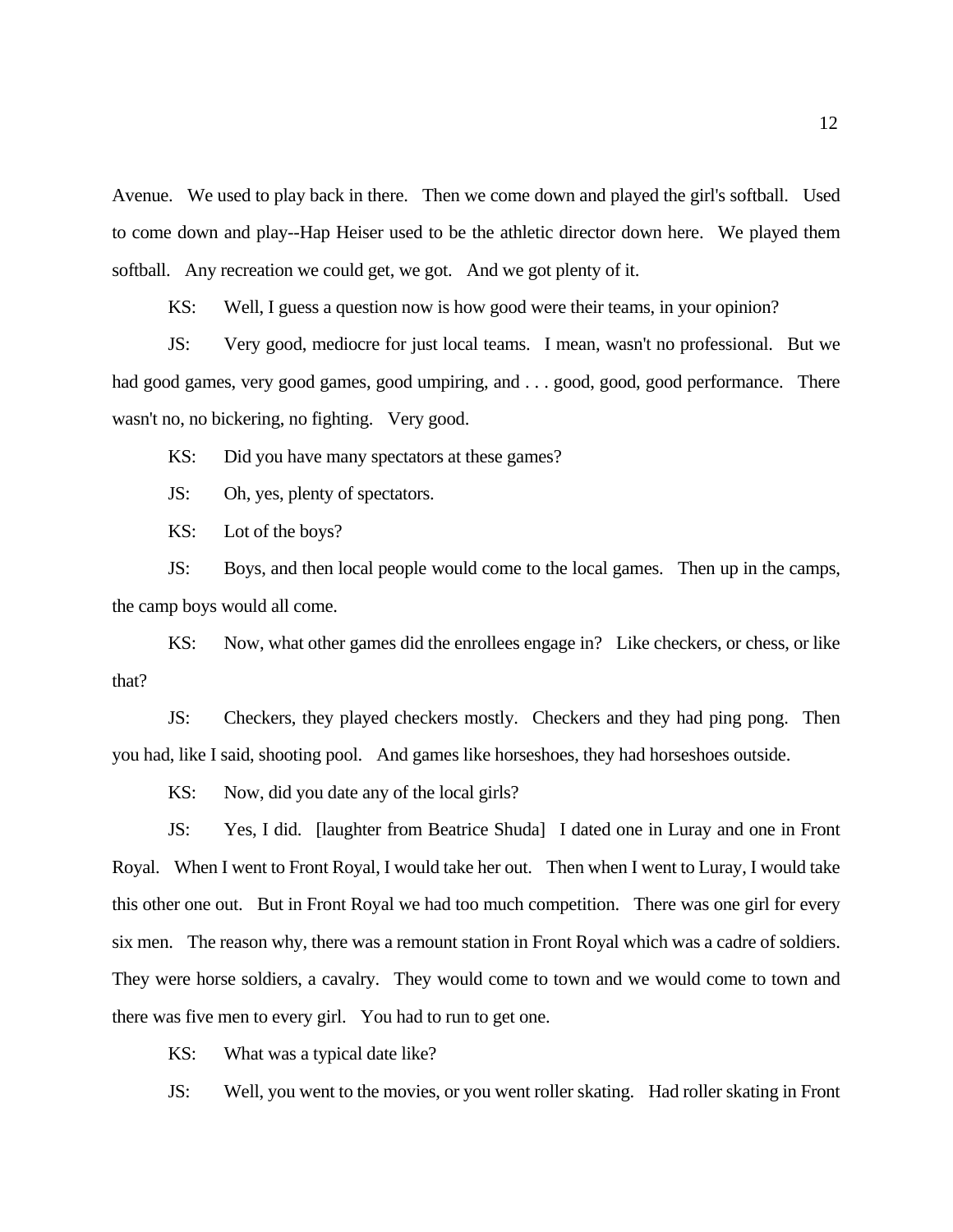Royal. We'd go roller skating, then we'd go to, have a bottle of pop. Those days they had bottle pop. Didn't drink much beer. Once in a while drank beer, but not as much. Money wasn't that much. We didn't get but a dollar a day. Dollar a day, thirty dollars a month, you sent twenty five dollars home and you kept five.

KS: Well, how often were you allowed to go home?

JS: I never went home until . . . I never went home at all, 'til . . . 'til I really was discharged. Some of the men went home on emergency furlough, but they didn't give you many furloughs to go home on.

KS: Beatrice, we're very fortunate here to be with Beatrice Shuda. This is one of the girls I believe you dated. Which one is that, the Page County girl?

JS: Page County.

KS: Page County.

JS: Born in Page County.

KS: Well, this is John's wife. Beatrice, what did you think of the CCC boys?

Beatrice Shuda: Well, I didn't have too many regular dates with them to start with. But we had a dance hall in . . . I guess you'd have to call it a recreation place, but they loved records and dancing on the floor. We would all go there and not date! Not dating! Just, boys would come and girls would come. They would get together and dance and have a good time. Then I dated a few, but they were like--to me, like, well, I'll go with this one tonight and that one tomorrow and the next one that come along. But then after I met Shuda, I didn't do much dating with other people.

KS: I guess that answers my question. [laughter]

BS: He dated every other girl in the county before he met me.

KS: I will give you no comment on that. [laughter] Very good. What I'd like to ask you now is some questions on the post CCC. What did you do after leaving the CCC's?

JS: After I left the CCC's, I went home--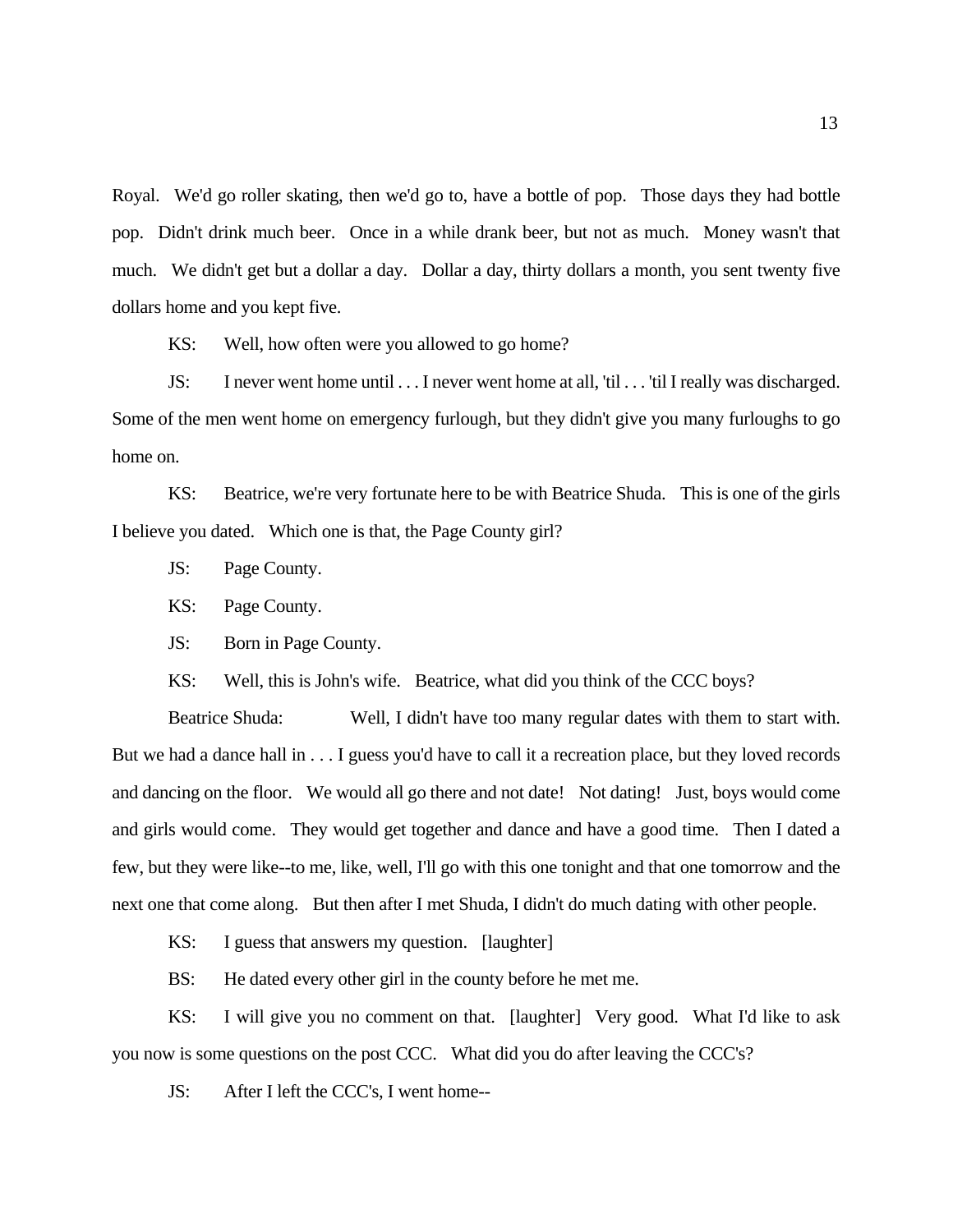### BS: Went in the army.

JS: I went home, and stayed a while, and got restless, and I finally got called in for the draft to be examined. The doctor made me 1-A, wanted to know where I'd been hiding. I said, "Well, I'd been in Virginia, the Skyline Drive, for five year." He said, "Well, you're in perfect health, you should have been in the Army a long time ago." And that was in '42, latter part of '42. So after he told me, made me 1-A, I come on home and told my mother, "Well, I'm going on down to see Beatty a while," and I went to come down here. I used to ride a bus from Philadelphia to Washington and right in. Used to have a bus come through here in those days. I come to see Beatty and then -- I don't know, I got home, went home, and then I decided to find a job, and I did. My mother got another politician, got me a job at the Gulf Refining Company. I worked for Gulf Refining Company -- I think it was about six months. I got tired of it and I decided I wasn't going to wait for the draft so I went and joined the Army.

[KS: Please turn the tape over]

### [END SIDE A]

[START SIDE B]

- KS: John, what sort of career have you had since you've been in the CCC?
- JS: Since I've been in the CCC?
- KS: Yeah, what have you done?

JS: I, like I said, I worked outside, out on the road, and I cooked and then I wound up as

mess sergeant. Then after mess sergeant, I wound up as first sergeant.

- KS: And after the CCC, you went into the military?
- JS: Into the Army.
- KS: What'd you do there?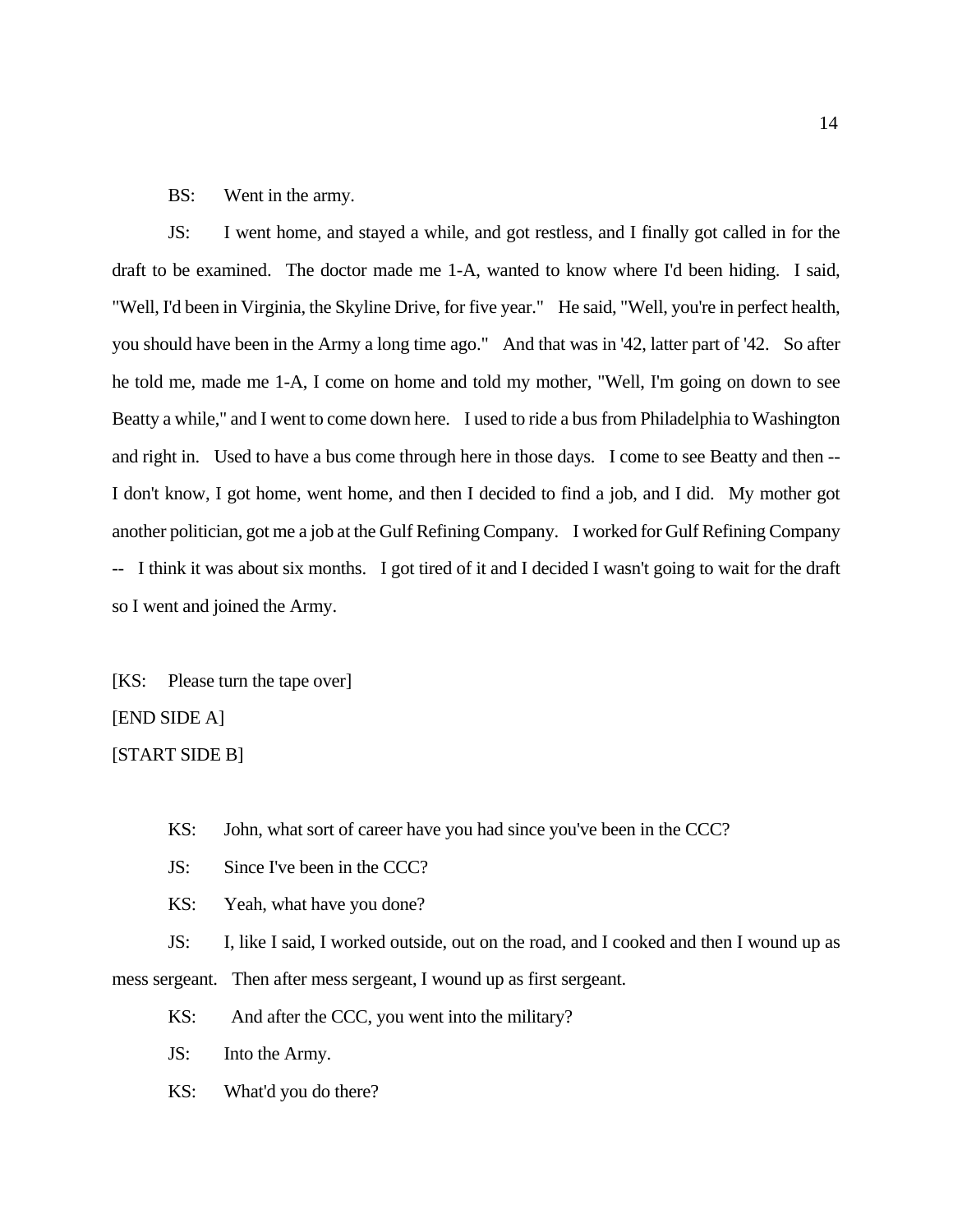JS: Well, when I first went there, when I first went there, I put in for truck driver. After the company commander seen my records, he got hold of my records some way, he seen that I cooked in the CCC's for so many years. He got the first sergeant and had me come see him. So I went and reported to him, as military, like you're supposed to. I asked him what was the problem. He said, "There's no problem," he says, "The problem is with you." He says, "Here you are putting in for truck driver, and here you been to a cook school for Civilian Conservation Corps in New Cumberland, Pennsylvania," where I went to school. I think the Army has a school there, too. And he said, "You been to a cook school, and cooked all those years in the CC's, and you come here and put on 'truck driver!'" He said, "You're not getting no truck!" He said, "You get on down to the mess sergeant down at the kitchen. I'm gonna call him up and you're going to be a cook. And I'm going to taste your first cooking and I want to see how it tastes." And that was it. I was a cook.

KS: Very good. John, your wife just handed me a framed display here. Of course it has a picture of you when you were in the Army. But I see you were a master sergeant?

JS: First sergeant.

KS: Right. In the infantry?

JS: In the infantry. 830 Division.

KS: Now, would you explain and identify these medals that are here? Which one is this, with the two stars on it?

- JS: Well, that's European Theater with two battle stars.
- KS: And what battles were you in?
- JS: One at Normandy and the Battle of the Bulge.
- KS: And this one here?
- JS: That's a . . . that's a victory medal.
- KS: Victory in Europe medal?
- JS: Yeah. Victory in Europe medal.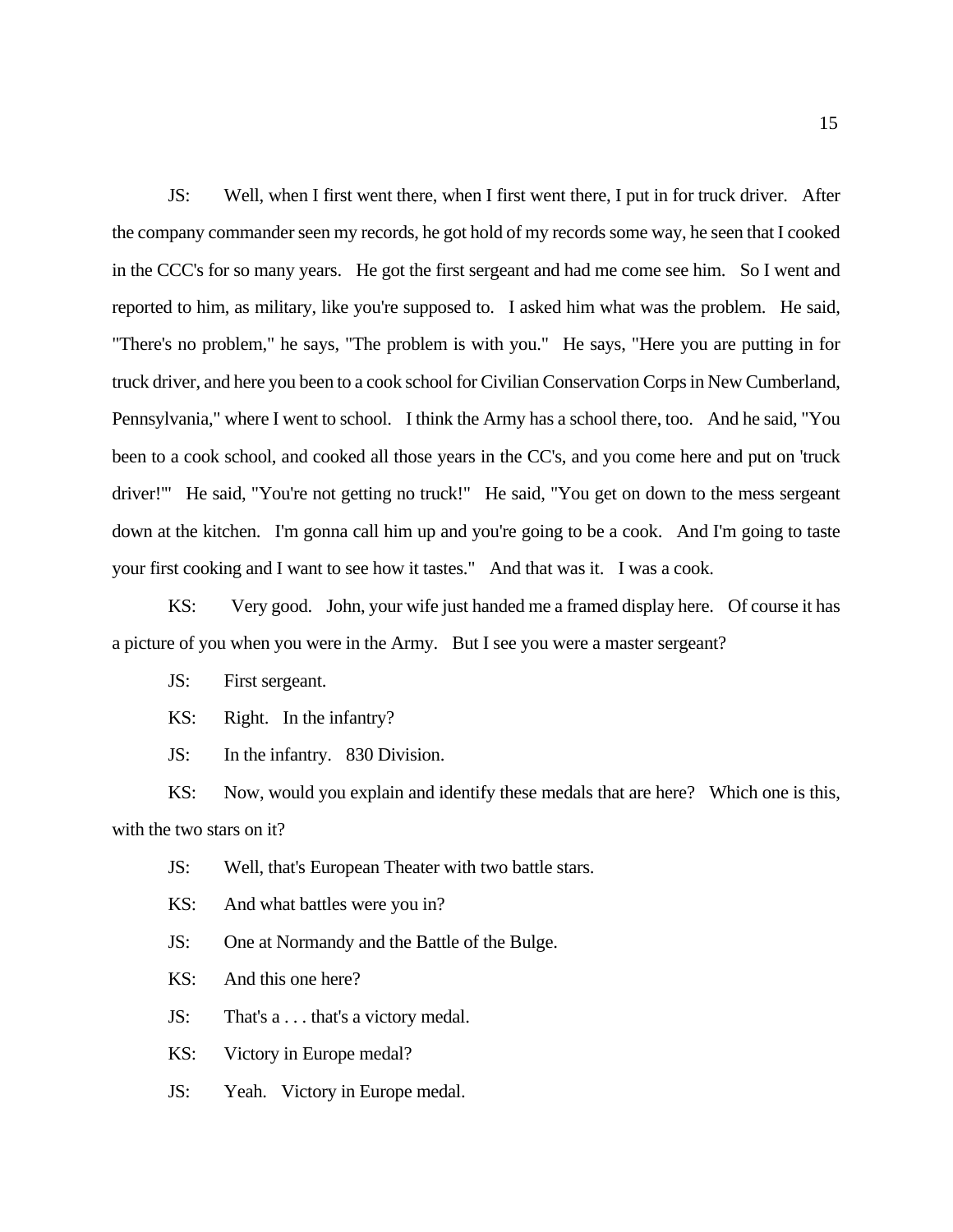- KS: And this one right here?
- JS: That's a good conduct medal.
- KS: And, of course, Purple Heart.
- JS: Purple Heart.
- KS: Where were you wounded at?
- JS: Wounded in France on June, I think the 16th.
- KS: Were you discharged after that?
- JS: No.
- BS: I think it was the 14th.
- JS: They put me in the labor supervision company. They wouldn't let me handle no gun.

My nerves were bad and everything, so they put me in the what's called the labor supervision company, guarding prisoners.

- KS: And this one right here?
- JS: That's the O-H-I-O, Ohio Division, A30 Infantry Division Emblem.
- KS: And this one down here?
- JS: This one here's the European Theater.
- KS: And of course your infantry badge?
- JS: Badge, infantry ( ) badge.
- KS: And what is this here?

JS: That's a shrapnel that was taken out of--from an 81 millimeter mortar, taken out of my chest.

KS: Was that--oh!

JS: Right about here. I still have a piece in me, down below I have another scar. That piece is still in me. See, when you got operated on the beach--I was operated on Normandy Beach. You had no x-ray or nothing. All they do is put you on the table, operate. They get what they get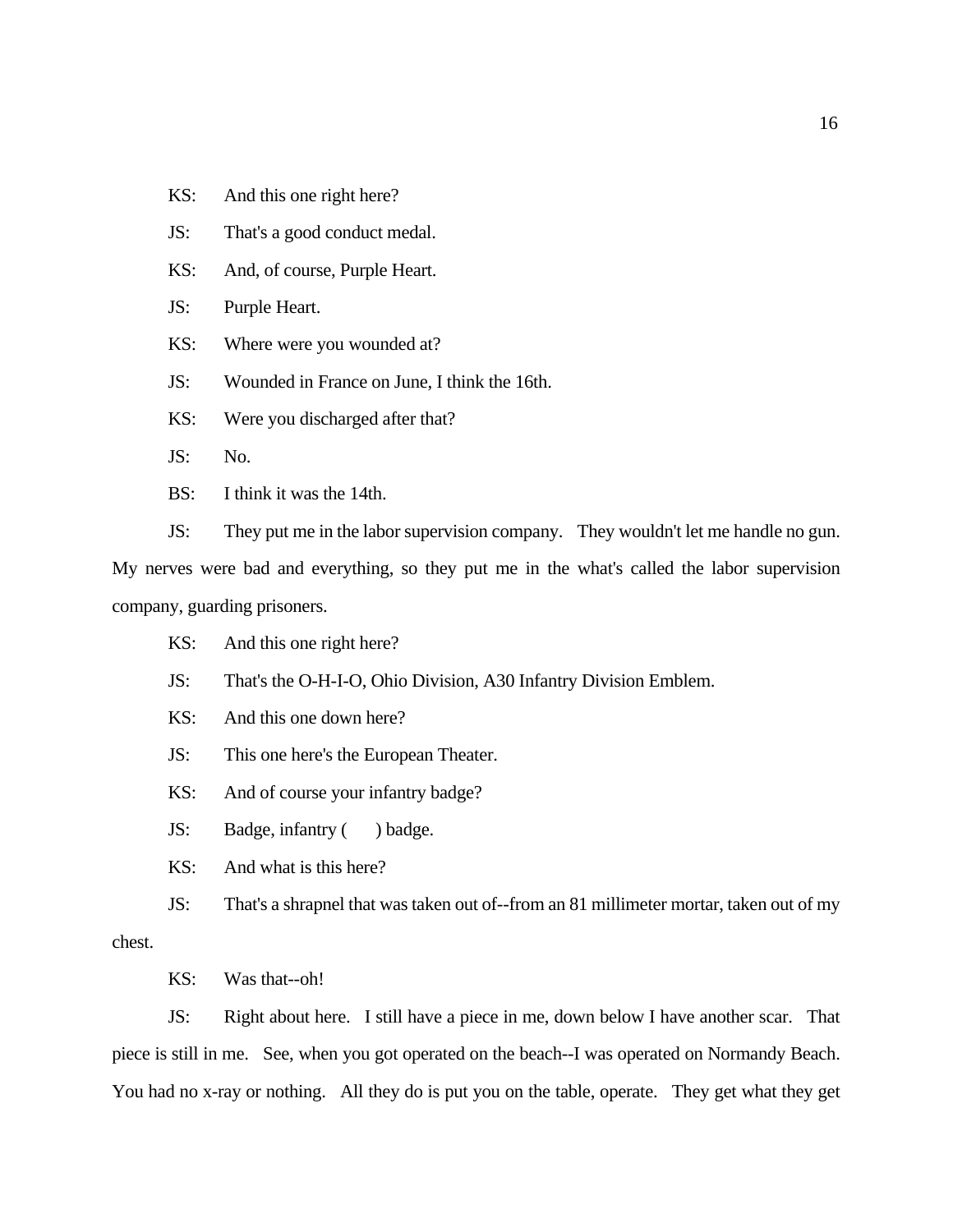and what they don't get, it has to stay. 'Cause they don't have time for x-ray machines or nothing on the beach. It's just like a MASH unit. You don't have no x-rays at all. So they got that piece out, and the nurse gave me that and I got awake, she gave me that piece, take me home a souvenir.

KS: Now, what is this I have, this plaque?

JS: That plaque you have is a Civilian Conservation Corps plaque. You can buy them with your name and it gives you the company number, and what you was: first cook, second cook, or whatever. Mess sergeant, you can get whatever you want.

KS: Very nice. Well, to continue along, John, after the military, what did you do?

JS: After the military, I came back here to Luray. Well, I married my wife on furlough. I come home on furlough, and married my wife in Virginia. Then after I got out of the Army, I came, took some more classes--

BS: I got stuff all over the house! [referring to items she has brought back to the interview area]

JS: Took some more classes on salesmanship. I wanted to get a job as salesman. I did go to work at American Visco but I don't know, it wasn't regular enough. It was always layoffs, layoffs, or . . . I took a veteran course on salesman and I got a job in a grocery store, a store called Chapman's Store. Mr. Edwin Markowitz run it, and between him and the government - the government provided so much money and he paid me so much a week, and I'd have to work at the store and then go to school at night. Mr. Hudson Price was the teacher at that time. He was a, I think, a major in the Army. But he was a teacher in this class of veterans that wanted to take these classes. So after that, got the job there, then I went to work at . . . after the grocery store I went to work at a laundry. And after I got done at the laundry, I went to work in a tannery, where the people who used to be on the mountain brought the bark down, to tan the hides with.

KS: Were they still bringing the bark down at that time?

JS: No, not at that time. That was when they used to live up there. But I worked at that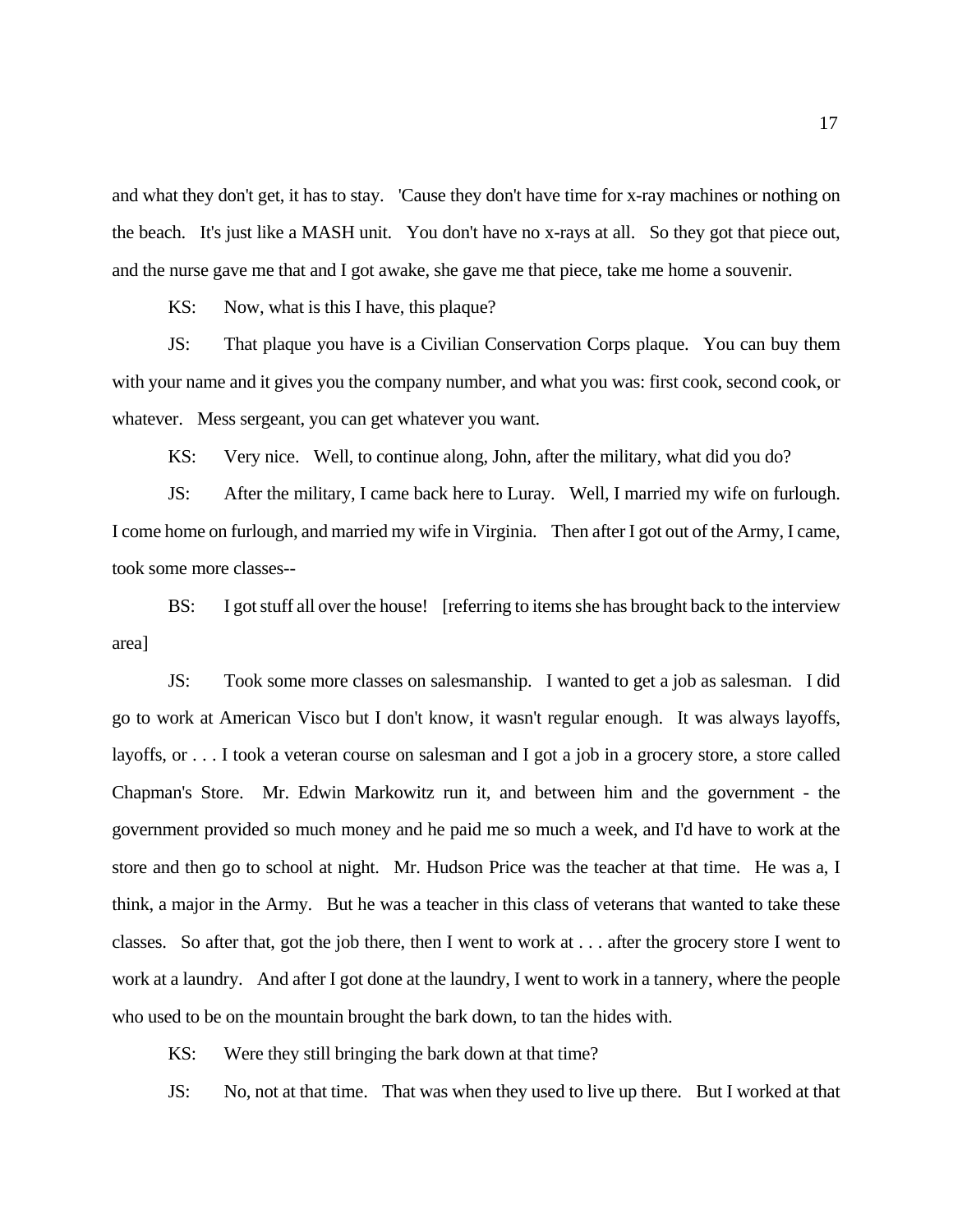tannery where they used to bring the bark. Then finally, I put in for a job for on the mountain, the National Park Service, and I got that, passed a test for civil service and got that job there at the Park. So I went to the Park in '73, 1973, for the Shenandoah National Park. Mr. Jacobson was superintendent, Rodney Lowe was engineer.

KS: And when did you retire from the Park?

 $JS: 198-.$ ...

 $BS: 80...$ 

 $JS: 3$  or  $4...$ 

BS: '83, '83, around there somewhere.

JS: '83 or '84.

KS: Okay, this citation has a date of July 31st, 1985. Is that the date?

JS: That's it, '85.

KS: And I also see that you have a wooden replica of the arrowhead that says "1972 - 1985, Shenandoah National Park" and these signatures on there--who are they?

JS: They're all employees on the Park. On the Shenandoah National Park, they wrote their signature on that arrowhead.

KS: How would you say the CCC affected your life?

JS: CCC's was one of the best things that's ever happened. Not only to my life, to many men's life. There was a lot of men in other parts of the country, not only in Pennsylvania--all over. They couldn't get a job, didn't have no money. I try to go to the movies, it was 10 cents on Saturday, go to the movie. I didn't have a dime! And when I got a dime to go the movie, I stayed there 'til 11 o'clock at night, watch it two to three time, 'cause I didn't know the next time I was going to get back to see the movie. Used to see all these cowboy pictures and all. But CC's is the best thing that ever happened. President Roosevelt made that, in the Depression Days, he made other different things: WPA and so on. But the CC's, he took the men off the street in the cities, and took them out of the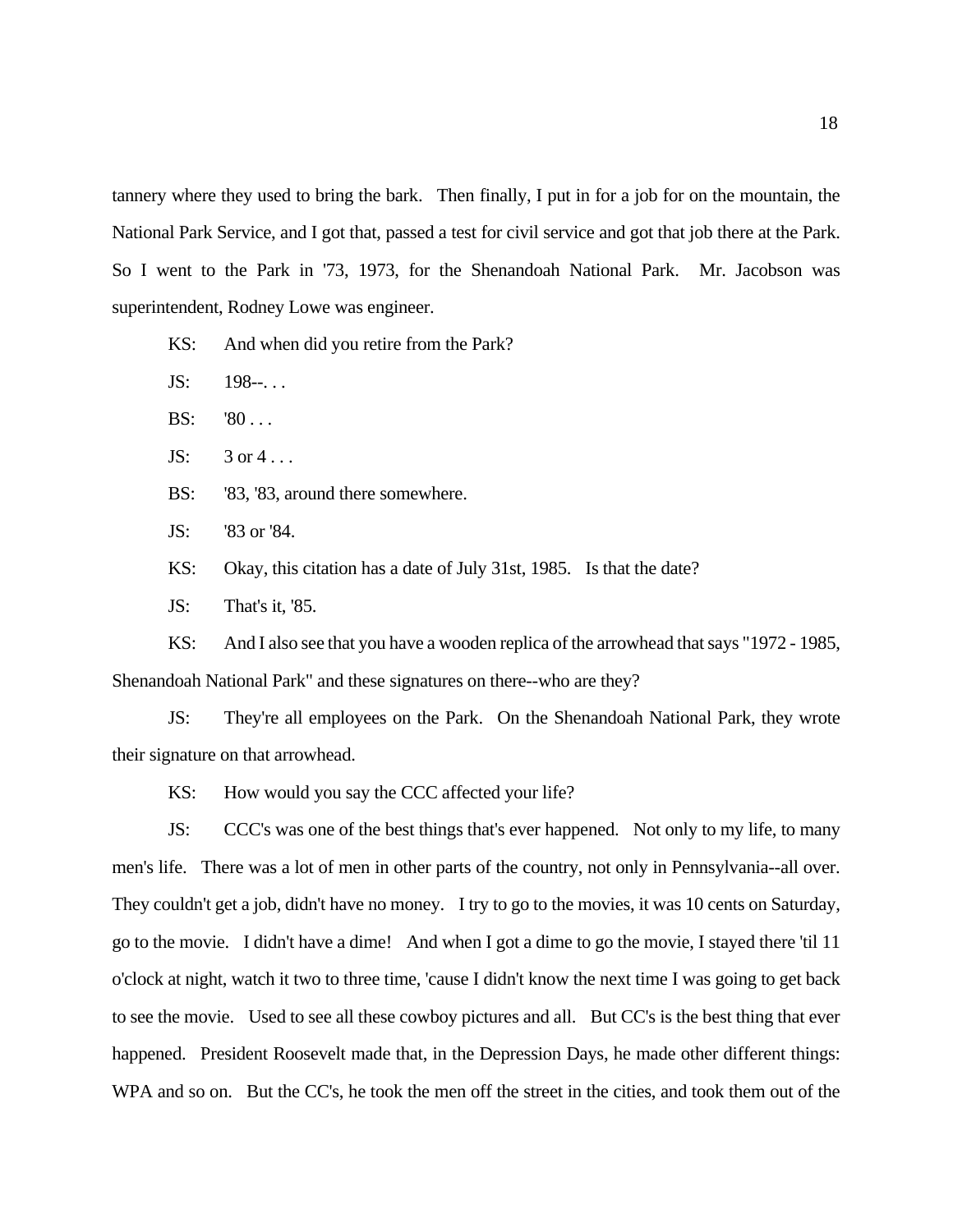countries, too, and gave them a place to work, make a few dollars, and made them learn some kind of worker skills and stuff as they went along, and gave them a chance to learn how to get away from home and be out. My experience in the Army was a lot of boys come in the Army, they were crying because it was the first time they left home. They were crying, but it didn't bother me, 'cause I'd done left home and been in CC camp five year. So when I went in the Army, I didn't have that problem. But the CC's is one of the best thing that ever happen and I wish they could have done it this time and century, this century here, and maybe save some of the younger fellows that's out of line now.

KS: Well, John, I want to thank you very much for answering these questions for us and the Shenandoah National Park certainly thanks you for your service to your country.

JS: You're welcome.

### [END OF INTERVIEW]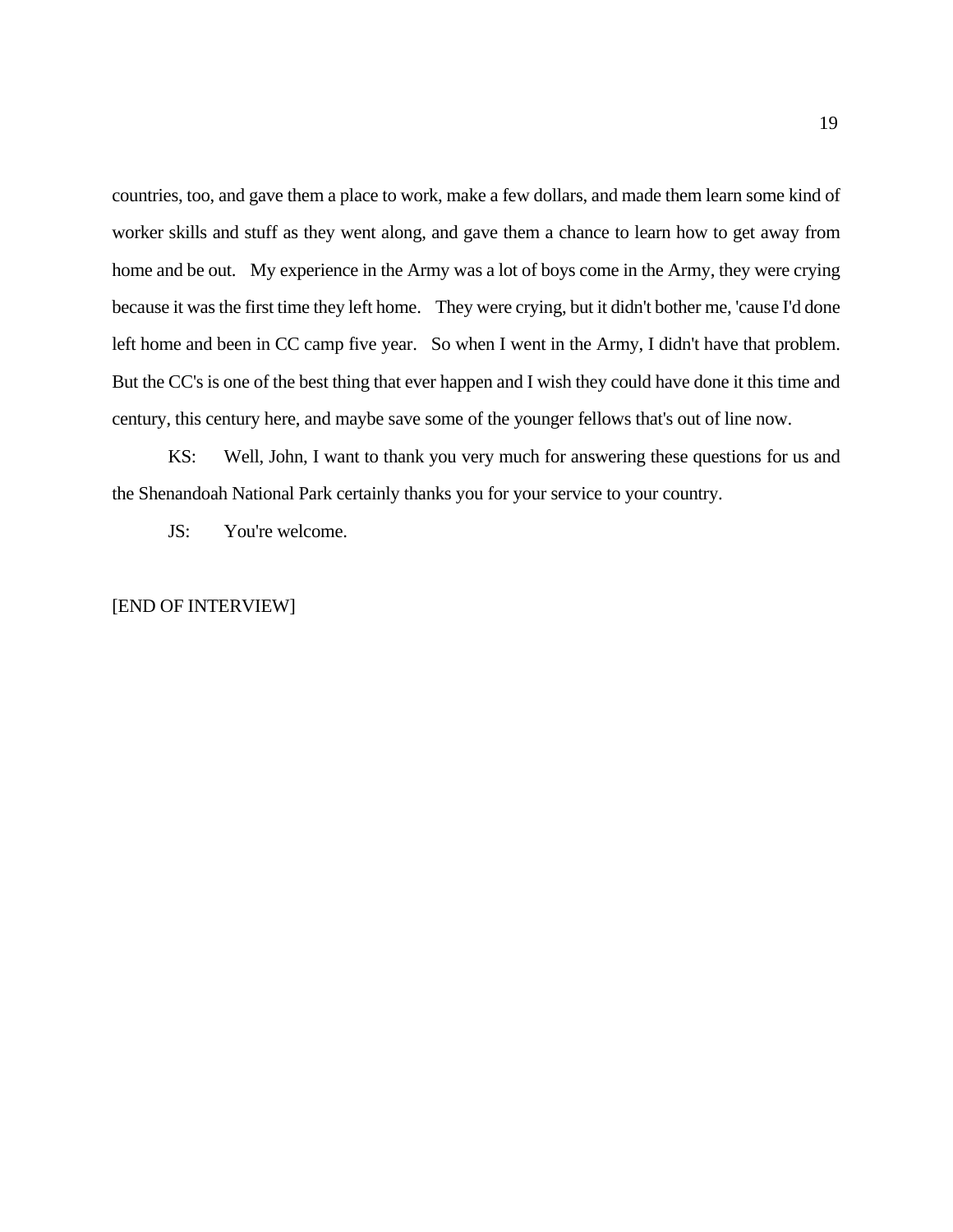Interview

with

## JOHN SHUDA

and

# BEATRICE SHUDA

November 28, 1994

Interviewer: Kenneth Steeber

Transcribed by: Joy K. Stiles

Shenandoah National Park Luray, Virginia

Original manuscript on deposit at Shenandoah National Park Archives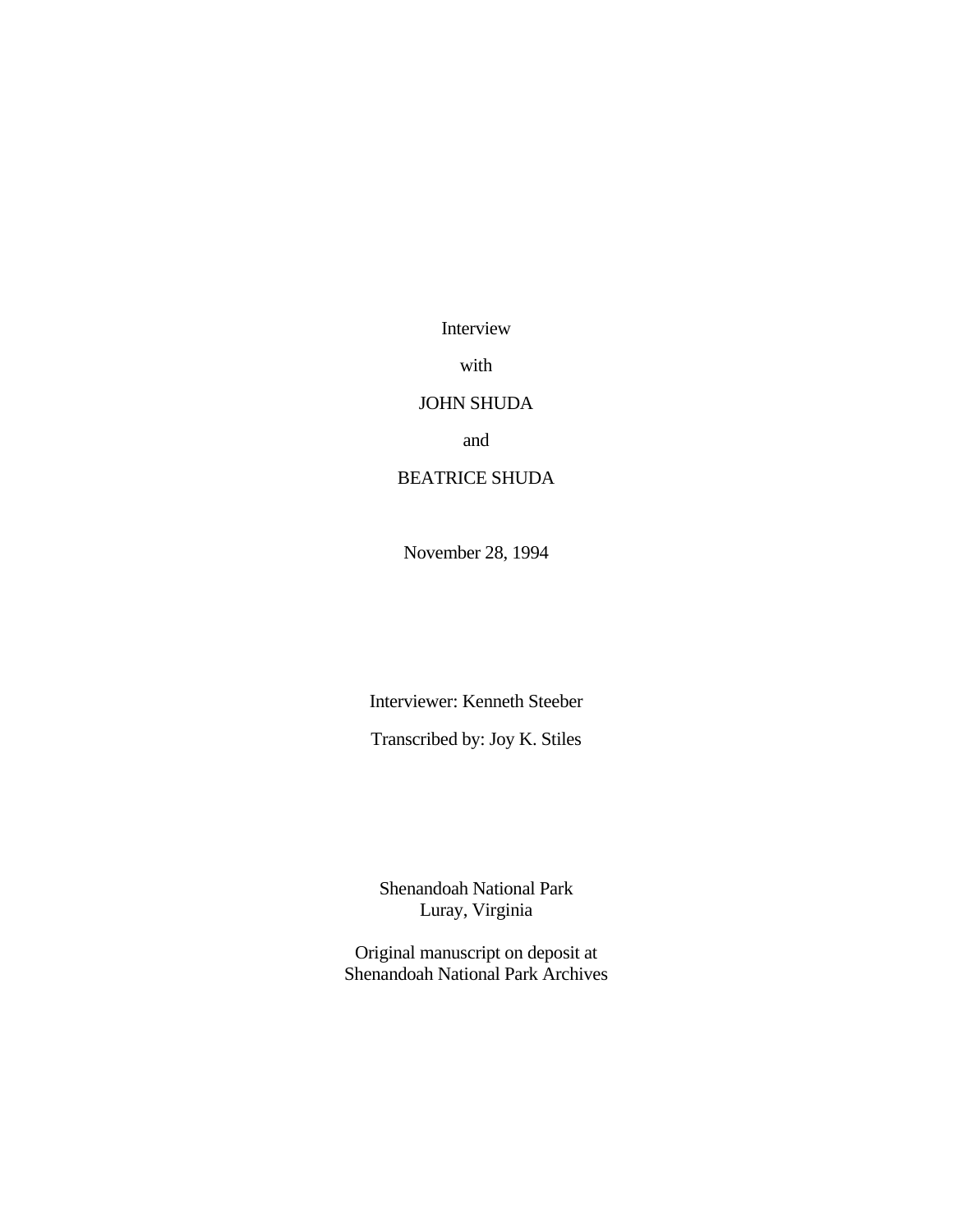## **INDEX**

Interview with

## JOHN SHUDA and BEATRICE SHUDA

November 28, 1994

Interviewer: Kenneth Steeber Transcribed by: Joy K. Stiles

Shenandoah National Park Luray, Virginia

Original manuscript on deposit at Shenandoah National Park Archives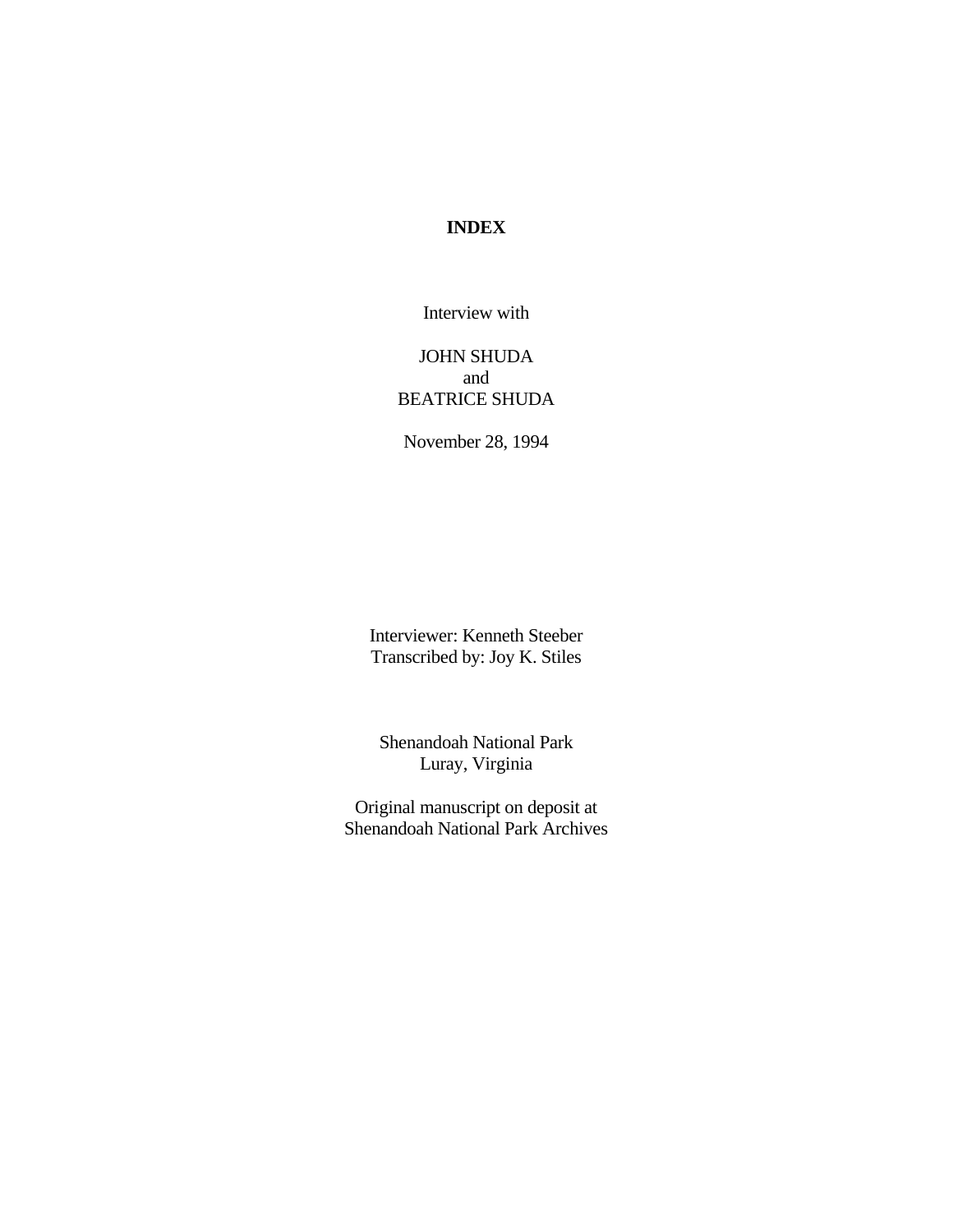### **INDEX**

Side A:

John Shuda is a former Civilian Conservation Corps enrollee stationed in Shenandoah National Park from 1937 to 1942. The interview begins with Shuda giving a brief account of his family background and schooling. Shuda then relates how he left school at age 16 and joined the CCC. He was stationed at Camp 12 at Piney River, at first working on a crew grading and seeding embankments. Shuda then describes how he was "drafted" into becoming a cook for his camp.

Shuda describes a typical day in the CCC and talks about food, discipline, laundry, camp maintenance and camp cleanliness. He talks about religious services available to enrollees, educational opportunities, and recreational activities. He talks about two specific officers, Lieutenant Sheehan and Lieutenant Morris. Shuda did not have direct contact with any of the original mountain residents while they were still living within the Park, but talks about what he knew of them. Animal life in the Park and vegetation is touched on, and Shuda compares the appearance of the Park today with his CCC days. Shuda goes into more detail about recreational activities; he was the catcher for the Camp 12 baseball team. He talks about dating local girls in both Luray and Front Royal and the rivalry between the CCC boys and the men from the Front Royal Remount station over girls in Front Royal. Shuda's wife, Beatrice, is introduced as the local girl from Luray he later married.

Beatrice talks about dating CCC boys and John describes typical dates. John then describes leaving the CCC and entering the Army a short time later.

#### Side B:

Shuda talks about his Army career and describes the contents of a display of medals and mementoes from his military service. During a military furlough, he returned to Virginia to marry Beatrice and he settled in Luray when he left the military. Shuda relates the jobs he held after his Army service until he began work for Shenandoah National Park in 1973 in the Maintenance Division. Shuda retired from the National Park Service in July, 1985. He then closes with his impressions of the benefits he received from his CCC days and his wish that some form of CCC would be available to young people today.

End of interview.